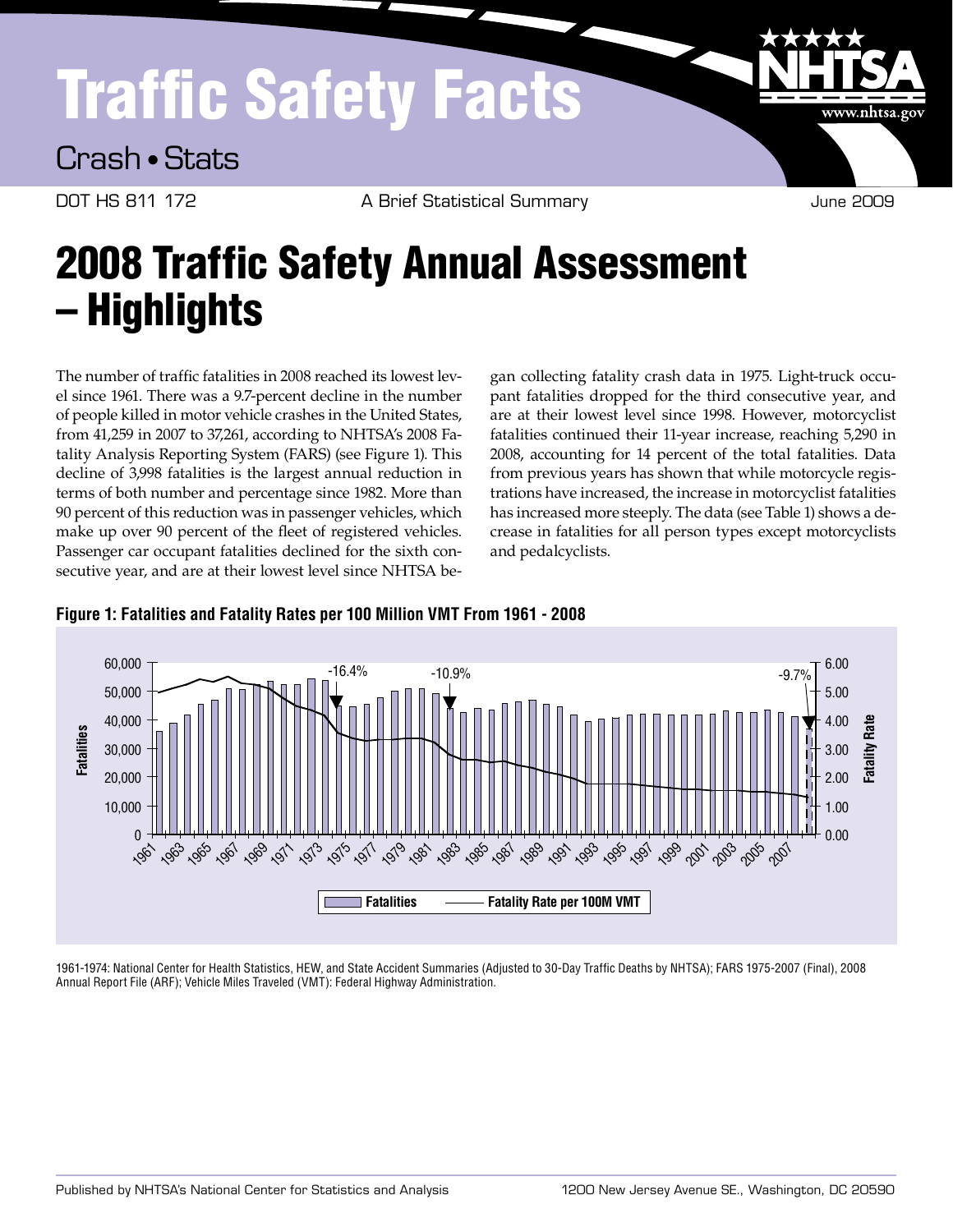| <b>Description</b> | <b>Killed</b> |        |               |                     | <b>Injured</b> |           |               |          |
|--------------------|---------------|--------|---------------|---------------------|----------------|-----------|---------------|----------|
|                    | 2007          | 2008   | <b>Change</b> | % Change            | 2007           | 2008      | <b>Change</b> | % Change |
| Total*             | 41,259        | 37,261 | $-3,998$      | $-9.7%$             | 2,491,000      | 2.346.000 | $-145.000$    | $-5.8%$  |
| <b>Occupants</b>   |               |        |               |                     |                |           |               |          |
| Passenger Vehicles | 29.072        | 25.351 | $-3.721$      | $-13%$              | 2,221,000      | 2,072,000 | $-149.000$    | $-6.7\%$ |
| Passenger Cars     | 16.614        | 14.587 | $-2,027$      | $-12%$              | 1,379,000      | 1,304,000 | $-75.000$     | $-5.4%$  |
| Light Trucks       | 12.458        | 10.764 | $-1,694$      | $-14%$              | 841,000        | 768.000   | $-73,000$     | $-8.7%$  |
| Large Trucks       | 805           | 677    | $-128$        | $-16%$              | 23,000         | 23,000    | 0             | $0.0\%$  |
| Motorcycles        | 5,174         | 5,290  | $+116$        | $+2.2%$             | 103.000        | 96,000    | $-7,000$      | $-6.8\%$ |
|                    |               |        |               | <b>Nonoccupants</b> |                |           |               |          |
| Pedestrians        | 4,699         | 4,378  | $-321$        | $-6.8%$             | 70.000         | 69.000    | $-1.000$      | $-1.4%$  |
| Pedalcyclists      | 701           | 716    | $+15$         | $+2.1%$             | 43,000         | 52.000    | $+9,000$      | $+21%$   |
| Other/Unknown      | 158           | 188    | $+30$         | ---                 | 10,000         | 9,000     | $-1,000$      | ---      |

### **Table 1: Occupants and Nonoccupants Killed and Injured in Traffic Crashes**

Source: Fatalities - FARS 2007 (Final), 2008 (ARF), Injured - NASS GES 2007, 2008 Annual Files \* Total includes occupants of buses and other/unknown occupants not shown in table.

Changes in injury estimates shown in bold are statistically significant.

In 2008, an estimated 2.35 million people were injured in motor vehicle traffic crashes, compared to 2.49 million in 2007. The estimated number of people injured in crashes is at its lowest point since NHTSA began collecting injury data in 1988. This constitutes the ninth consecutive yearly reduction in people injured (Figure 2). The number of people injured increased only for pedalcyclists. The number of motorcyclists injured showed the first decrease since 1998, a reduction of 6.8 percent.



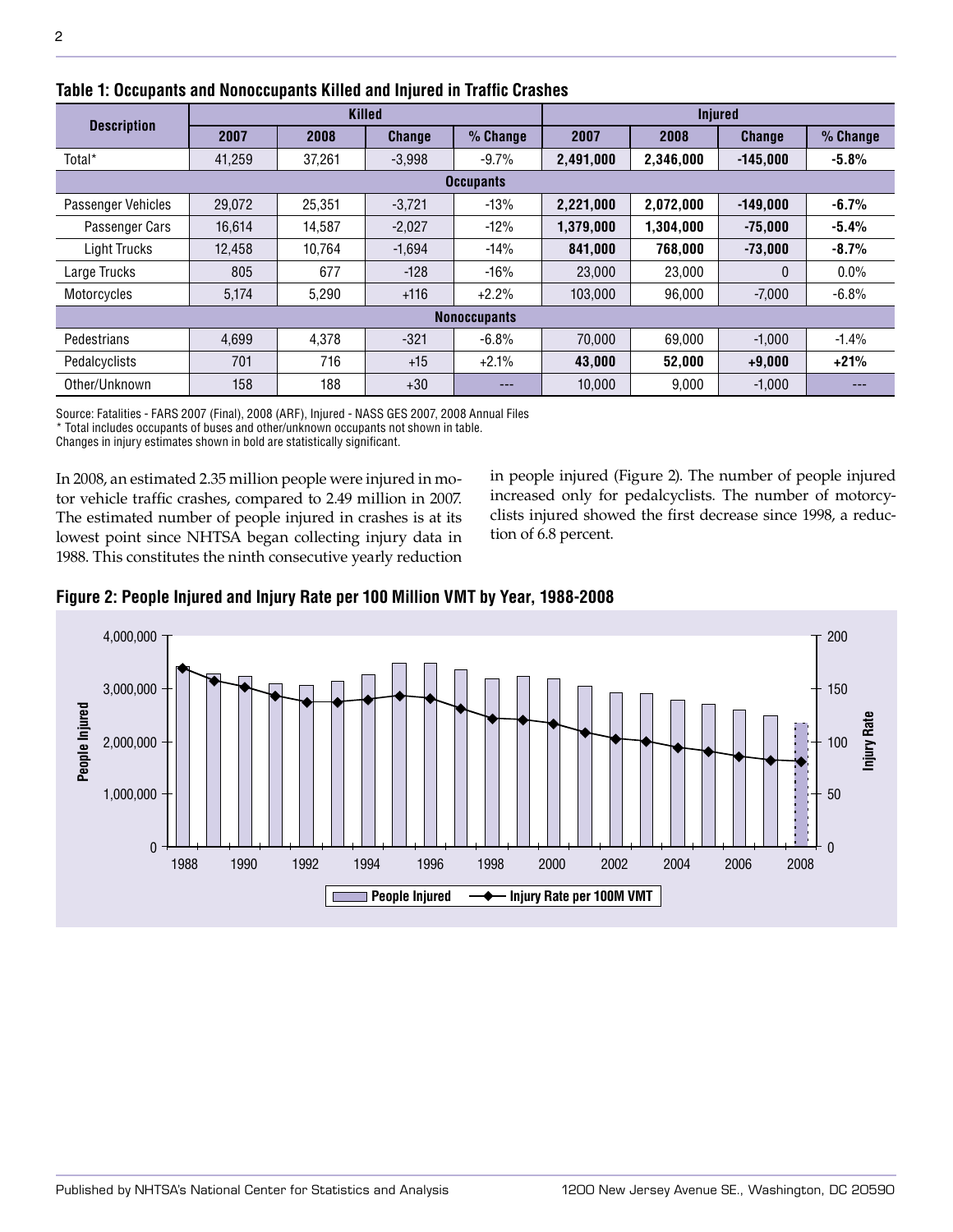|  |  | Table 2: Fatality and Injury Rates per 100 Million VMT |  |  |  |
|--|--|--------------------------------------------------------|--|--|--|
|--|--|--------------------------------------------------------|--|--|--|

|                      | 2007 | 2008 | <b>Change</b> | $%$ Change |
|----------------------|------|------|---------------|------------|
| <b>Fatality Rate</b> | 1.36 | 1.27 | $-0.09$       | $-6.6%$    |
| Injury Rate          | 82   | 80   | -2            | $-2.4%$    |

Source: FARS, GES, and FHWA VMT (April 2009 TVT)

The fatality rate per 100 million vehicle miles traveled (VMT) fell to a historic low of 1.27 in 2008 (Table 2). The overall injury rate also declined, by 2.4 percent. The 2008 rates are based on the latest (April 2009) Traffic Volume Trend (TVT) estimates from the Federal Highway Administration (FHWA). Overall 2008 VMT decreased by 3.4 percent from 2007 VMT – from 3,029,822 million to 2,925,503 million. VMT data will be updated when FHWA officially releases the 2008 Annual Highway Statistics later in fall 2009. It is important to note that while there has been a consistent decrease in VMT since December 2007, there has been an even steeper decline in the number of fatalities, as evidenced by the continued drop in the fatality rate. While the reduction in total fatalities may be due in part to a decrease in miles traveled, there are many other additional factors that affect the outcome from motor vehicle crashes.

#### **Table 3: Alcohol-Impaired Driving Fatalities\***

|            | 2007   | 2008 | <b>Change</b> | % Change  |
|------------|--------|------|---------------|-----------|
| Fatalities | 13.041 |      | $-1.268$      | 7%<br>-9. |

Source: FARS 2007 (Final), 2008 (ARF) \* See definition in text.

Alcohol-impaired driving fatalities (fatalities in crashes involving a driver or motorcycle rider [operator] with a blood alcohol concentration [BAC] of .08 grams per deciliter [g/dL] or greater) declined by 9.7 percent in 2008 (Table 3).

#### **Table 4: Number of Crashes, by Crash Type**

| <b>Crash Type</b>        | 2007      | 2008      | <b>Change</b> | $\frac{0}{2}$<br><b>Change</b> |
|--------------------------|-----------|-----------|---------------|--------------------------------|
| <b>Fatal Crashes</b>     | 37,435    | 34,017    | $-3,418$      | $-9.1%$                        |
| <b>Nonfatal Crashes</b>  | 5,987,000 | 5,777,000 | $-210,000$    | $-3.5%$                        |
| <b>Injury Crashes</b>    | 1,711,000 | 1,630,000 | $-81,000$     | $-4.7%$                        |
| Property-Damage-<br>Only | 4,275,000 | 4,146,000 | $-129,000$    | $-3.0%$                        |
| <b>Total Crashes</b>     | 6,024,000 | 5,811,000 | $-213,000$    | $-3.5%$                        |

Source: FARS 2007 (Final), 2008 (ARF)

Changes shown in bold are statistically significant.

The number of crashes, by crash type, is presented in Table 4. Note that the percentage decline in the total number of crashes, 3.5 percent, closely matches the percentage decline in overall VMT (-3.4%). The estimated declines in nonfatal, injury, property-damage-only, and total crashes are all statistically significant.

| <b>Type</b>               | 2007   |               | 2008   |               | <b>Change</b> | % Change |  |  |
|---------------------------|--------|---------------|--------|---------------|---------------|----------|--|--|
|                           | #      | $\frac{1}{2}$ | #      | $\frac{9}{6}$ |               |          |  |  |
| <b>Fatalities</b>         | 29,072 | 100           | 25,351 | 100           | $-3,721$      | $-13%$   |  |  |
| <b>Restraint Used</b>     | 13,383 | 46            | 11,477 | 45            | $-1,906$      | $-14%$   |  |  |
| <b>Restraint Not Used</b> | 15,689 | 54            | 13,874 | 55            | $-1,815$      | $-12%$   |  |  |
| Day                       | 14,285 | 49            | 12,482 | 49            | $-1,803$      | $-13%$   |  |  |
| <b>Restraint Used</b>     | 7,919  | 55            | 6,846  | 55            | $-1,073$      | $-14%$   |  |  |
| <b>Restraint Not Used</b> | 6,366  | 45            | 5,636  | 45            | $-730$        | $-11%$   |  |  |
| <b>Night</b>              | 14,537 | 50            | 12,671 | 50            | $-1,866$      | $-13%$   |  |  |
| <b>Restraint Used</b>     | 5,356  | 37            | 4,535  | 36            | $-821$        | $-15%$   |  |  |
| <b>Restraint Not Used</b> | 9,181  | 63            | 8,136  | 64            | $-1,045$      | $-11%$   |  |  |

#### **Table 5: Passenger Vehicle Occupant Fatalities by Restraint Use and Time of Day**

Source: FARS 2007 (Final), 2008 (ARF); Day: 6 am to 5:59 pm; Night 6 pm to 5:59 am; Total fatalities include those at unknown time of day; unknown restraint use has been distributed proportionally across known use.

Among fatally injured passenger vehicle occupants, more than half (55%) of those killed in 2008 were unrestrained (Table 5). Almost two-thirds (64%) of those occupants killed during the night were unrestrained, compared to 45 percent during the day.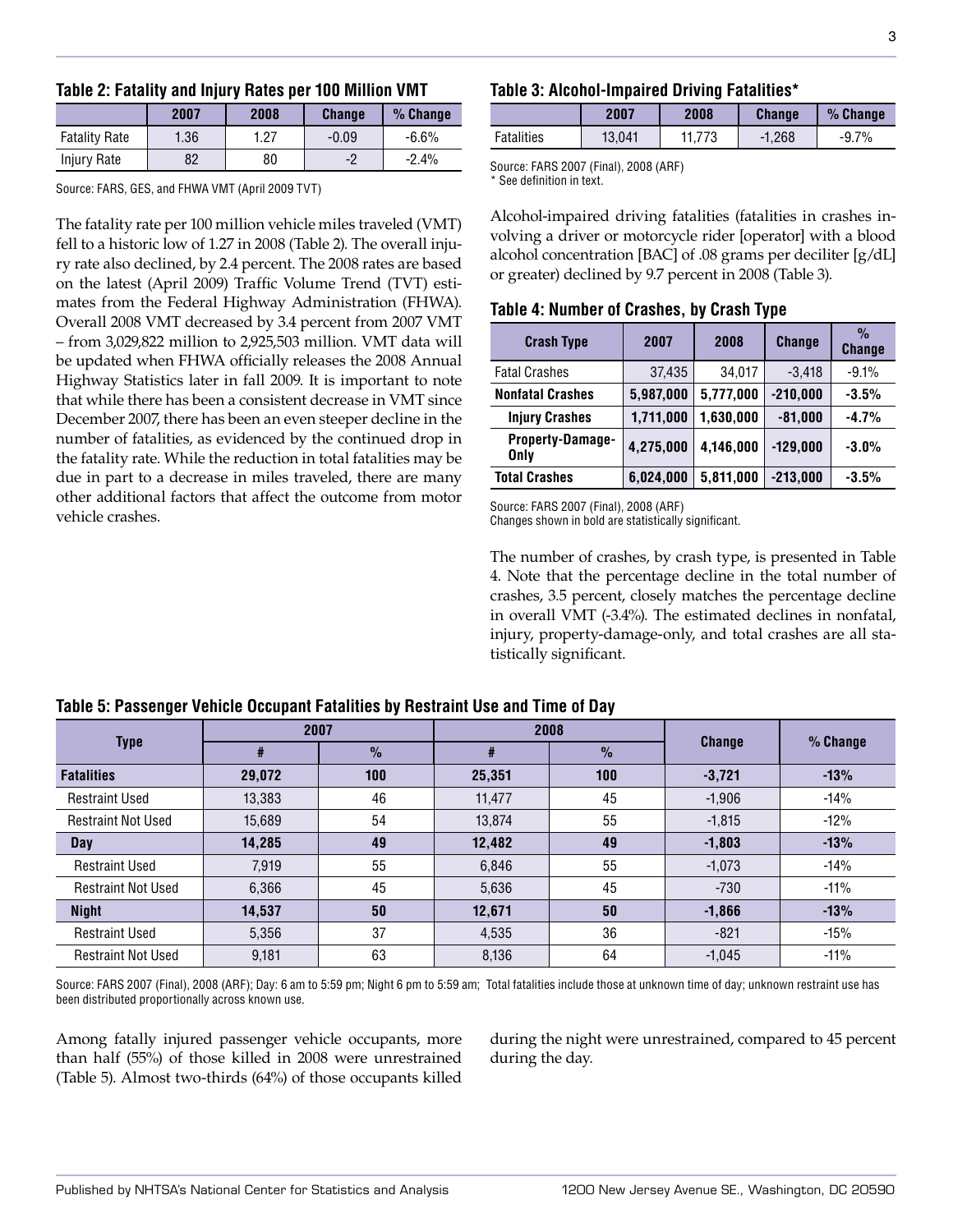| Type                           | 2007  | 2008  | <b>Change</b> | $\frac{0}{0}$<br><b>Change</b> |
|--------------------------------|-------|-------|---------------|--------------------------------|
| <b>Truck Occupants</b>         | 805   | 677   | $-128$        | $-16%$                         |
| Single-Vehicle                 | 502   | 430   | $-72$         | $-14%$                         |
| Multivehicle                   | 303   | 247   | -56           | $-18%$                         |
| <b>Other Vehicle Occupants</b> | 3,608 | 3,139 | $-469$        | $-13%$                         |
| Nonoccupants                   | 409   | 413   | $+4$          | 1.0%                           |
| Total                          | 4.822 | 4,229 | $-593$        | $-12%$                         |

#### **Table 6: People Killed in Large-Truck Crashes**

Source: FARS 2007 (Final), 2008 (ARF)

There was a 12-percent reduction in fatalities in crashes involving large trucks (Table 6), from 4,822 in 2007 down to 4,229 in 2008. This decrease of 593 fatalities is due primarily to the 469 fewer fatalities of occupants of other vehicles in these crashes.

#### **Table 7: People Killed in Motor Vehicle Crashes, By Land Use**

| <b>Roadway Function Class</b> | 2007   | 2008   | <b>Change</b> | $\frac{0}{0}$<br><b>Change</b> |
|-------------------------------|--------|--------|---------------|--------------------------------|
| Rural                         | 23,254 | 20,905 | $-2.349$      | $-10%$                         |
| Urban                         | 17,908 | 15,983 | $-1.925$      | $-11%$                         |
| Unknown                       | 97     | 373    | 276           | 285%                           |
| Total                         | 41,259 | 37,261 | $-3,998$      | $-9.7%$                        |

Source: FARS 2007 (Final), 2008 (ARF)

Fatalities in rural crashes declined by 10 percent (Table 7); those in urban crashes by slightly more, 11 percent. FHWA estimates for 2008 show rural VMT down by 4.1 percent, and urban down by 3.1 percent.

Table 8 compares the total number of fatalities, as well as the number and percent of alcohol-impaired driving fatalities, for 2007 and 2008, the change in the number of fatalities, and the percentage change for each State, the District of Columbia, and Puerto Rico. Forty-six States, the District of Columbia, and Puerto Rico had reductions in the number of fatalities. Five States had reductions of over 200 fatalities, led by California with 561 fewer fatalities than last year. North Carolina (-243), Florida (-235), Illinois (-205), and Virginia (-203) were the other States with more than 200 fewer fatalities in 2008. Alaska (-24%), District of Columbia (-23%), Hawaii (-22%), followed by Virginia and Wisconsin (-20%), had the greatest percentage reductions. Only four States saw increases in overall fatalities, each with an increase of 10 or fewer fatalities - New Hampshire (+10), Wyoming (+9), Vermont (+7) and Delaware (+4).

Nationwide, the percentage of alcohol-impaired driving fatalities remained the same at 32 percent. Forty-three States, DC, and Puerto Rico saw a decline in the number of alcoholimpaired driving fatalities. Only 7 States saw an increase (Kansas, Oklahoma, Wyoming New Hampshire, Idaho, Colorado, and Rhode Island). Two States had more than 100 fewer alcohol-impaired driving fatalities in 2008 – Wisconsin (-106) and California (-103).

Additional State-level data is available at NCSA's State Traffic Safety Information (STSI) Web site, which can be accessed at: [http://www-nrd.nhtsa.dot.gov/departments/nrd-30/ncsa/](http://www-nrd.nhtsa.dot.gov/departments/nrd-30/ncsa/STSI/USA%20WEB%20REPORT.HTM) [STSI/USA%20WEB%20REPORT.HTM](http://www-nrd.nhtsa.dot.gov/departments/nrd-30/ncsa/STSI/USA%20WEB%20REPORT.HTM)

NHTSA's Fatality Analysis Reporting System is a census of all crashes of motor vehicles traveling on public roadways in which a person died within 30 days of the crash. Data for the National Automotive Sampling System (NASS) General Estimates System (GES) comes from a nationally representative sample of police-reported motor vehicle crashes of all types, from property-damage-only to fatal.

The information in this Crash•Stats represents only major findings from the 2008 FARS and GES files. Additional information and details will be available at a later date. Internet users may access this Crash•Stats and other general information on traffic safety at: <www-nrd.nhtsa.dot.gov/CATS/>.

U.S. Department of Transportation **National Highway Traffic Safety Administration**